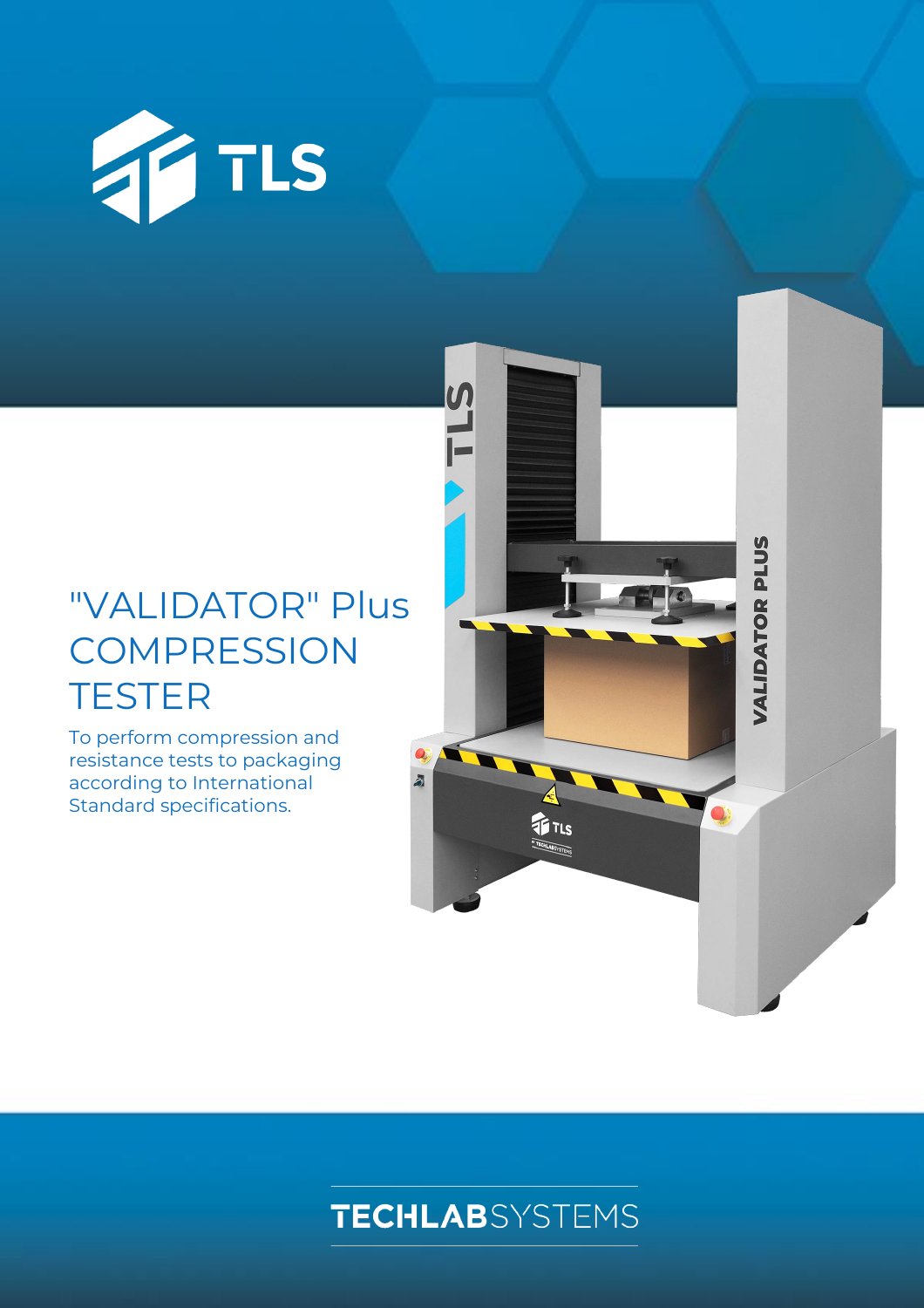

# **"VALIDATOR" Plus COMPRESSION TESTER**

#### **APPLICABLE STANDARDS:**

**UNE 137001 - DIN UNE EN ISO 12048 - DIN UNE EN ISO 16495 - ASTM D 642 - ASTM D2659-16 ASTM D 4169 - ASTM D 4577 - ASTM D 7030 - DIN 55440-1 - TAPPI T804 - FEFCO 50 - 49 CFR 178.606 - ISTA Series…**

- **Force capacity: 30 kN**
- **Platen size: 1000 X 1000 mm**
- **Maximum distance between compression plates: 1000 mm**
- **Robust and precise tester**
- **3 Load cells for highly accurate testing**
- **Top fixed parallel plate**
- **Oscillating Platen System**
- **Strength reading in N, Kg or Lb**
- **Automatic platen return**
- **RS-232 interface**
- **Compatible with LYNX System**



Testing Software with basic statistics, with control from PC in closed loop using our software test pack with 3 test modules:

- **BCT Test Module (standard test)**
- **Constant Load (STACKING test)**
- • **Cyclic Test Module (Dynamic strain according to Strength and Stroke)**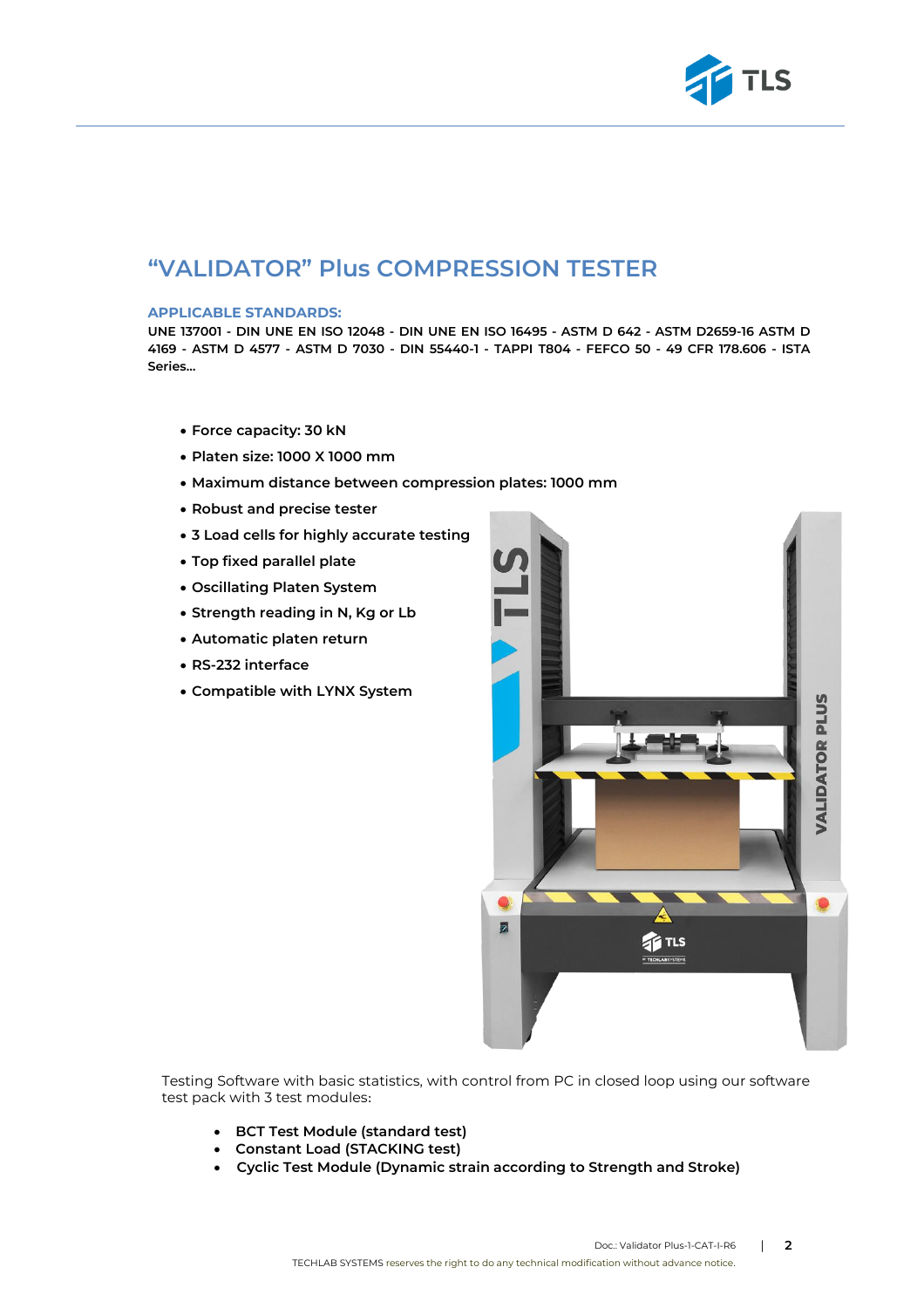

## **FORCE**:

- **Force range:** 30 KN (6,744 lbf)
- **Load Measuring Systems:** 3 precision Load Cells (prevents side loading errors) .03 % FS accuracy
- **Drive System:** DC Variable Speed Drive systems
- **Dispayed System Resolution:**
	- Force: 0,30 N (0.056 lbf.)
	- Platen displacement: 0. 001 mm (0.000040 in.)
	- Moving plate speed: 0,1 mm/min. (0.0040 in./min.)
- **Platen flatness:** Flat within 0.25 mm (0.01 in.)
- **Parallelism of platen:** Parallel within ± 1 mm (± 0.04 in.) per meter.
- **Safety features:**
	- E-Stop
	- Overload protection software
	- Upper and Lower limit switches
	- Protection limit of the electric power supply
	- Load sensor with automatic plate return
	- Communications failure detection integrated with automatic stop
- **Variable platen test speed:** 1 350 mm/min (0.04 13,78 in./min.)
- **Moving plate return speed:** 350 mm/min. (13,78 in./min.)
- **Guiding the mobile plate:** By means of guided columns
- **The testing machine:** It is mounted on 4 silent-blocks that prevent noise and vibrations
- **Output interface:** RS-232

#### **MEASURE OF FORCE**

• **Select units:** Newton, Kg & Pounds

#### **MEASURE OF EXTENSION (DEFORMATION)**

• **Select units:** millimetres & inches

| BOX COMPRESSION TESTER - "VALIDATOR" Plus |             |                |               |                                         |                                                |              |            |
|-------------------------------------------|-------------|----------------|---------------|-----------------------------------------|------------------------------------------------|--------------|------------|
| Model                                     | Range<br>kN | Resoluton<br>N | Platens<br>mm | Max. separation<br>between plates<br>mm | <b>Dimensions</b><br>$W \times H \times D$ /mm | Weight<br>kg | Power<br>W |
| VALIDATOR<br>Plus                         | 30          | 0.30           | 1000x1000     | 1000                                    | 1400x1210x2200                                 | 965          | 850        |

**POWER SUPPLY:** 110V/60Hz or 220V/50Hz single-phase **PACKAGING DIMENSIONS:** 1710 x 1400 x 2450 mm (W X D X H) **GROSS WEIGHT:** 1100 Kg (wooden packaging with phytosanitary treatment)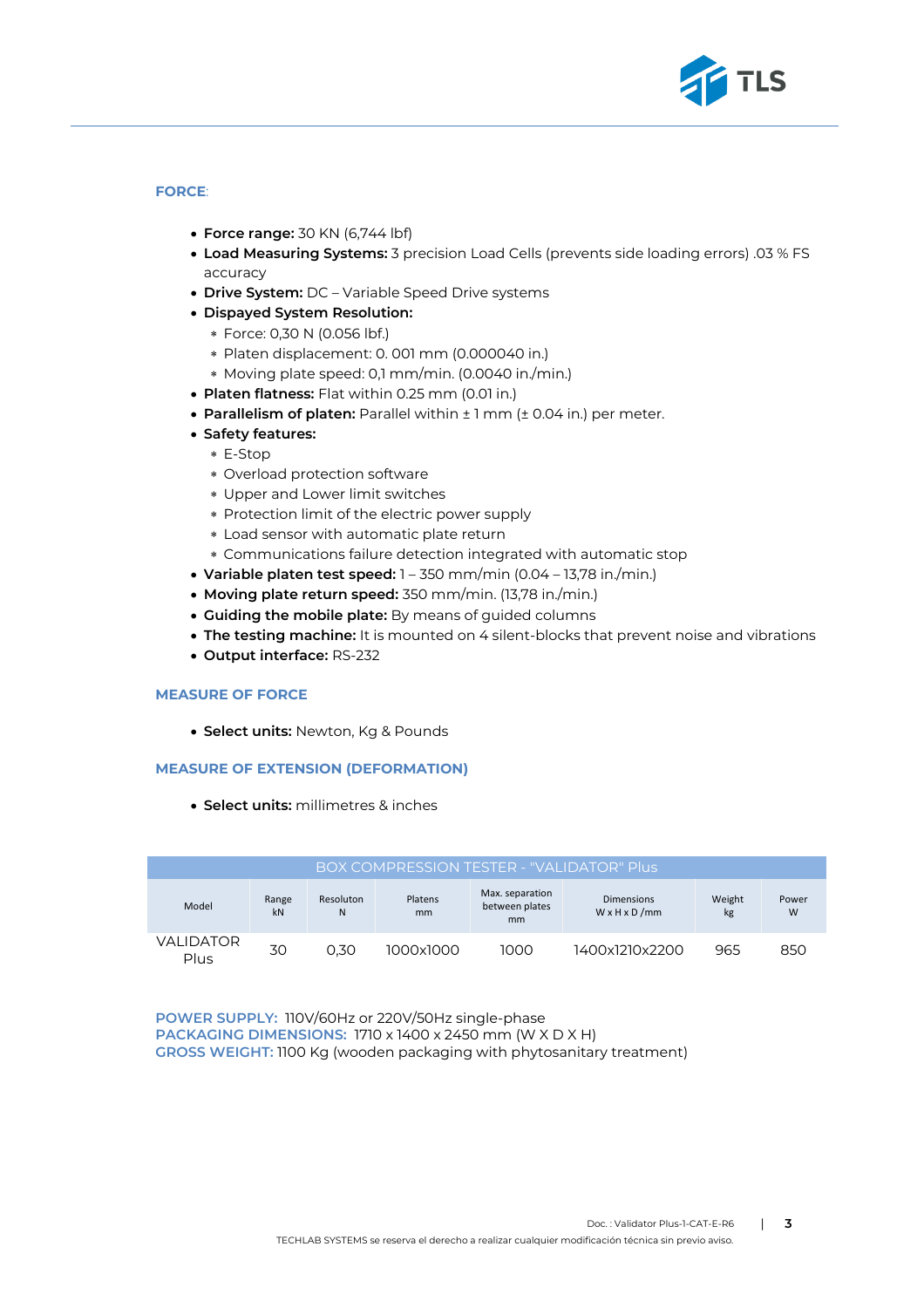

**With Oscillating & Fixed Plate System:** For compression tests according to TAPPI - ISO & FEFCO Standards.



### **OPTIONAL ACCESORY:**

INCLINOMETER - Allows the registration of inclination angle of the X and Y axis during the compression test.

\*\* This accessory can only be installed with the OSCILLATING Plate System.





### STANDARD DELIVERY CONTENT:

- "VALIDATOR" Plus Compression Tester + LYNX software (included 3 Test Modules BCT- CONSTANT LOAD + CYCLIC Tests)
- LYNX Management Module with Basic Statistics
- All-in-One Touch Screen PC 22" Windows Operative System